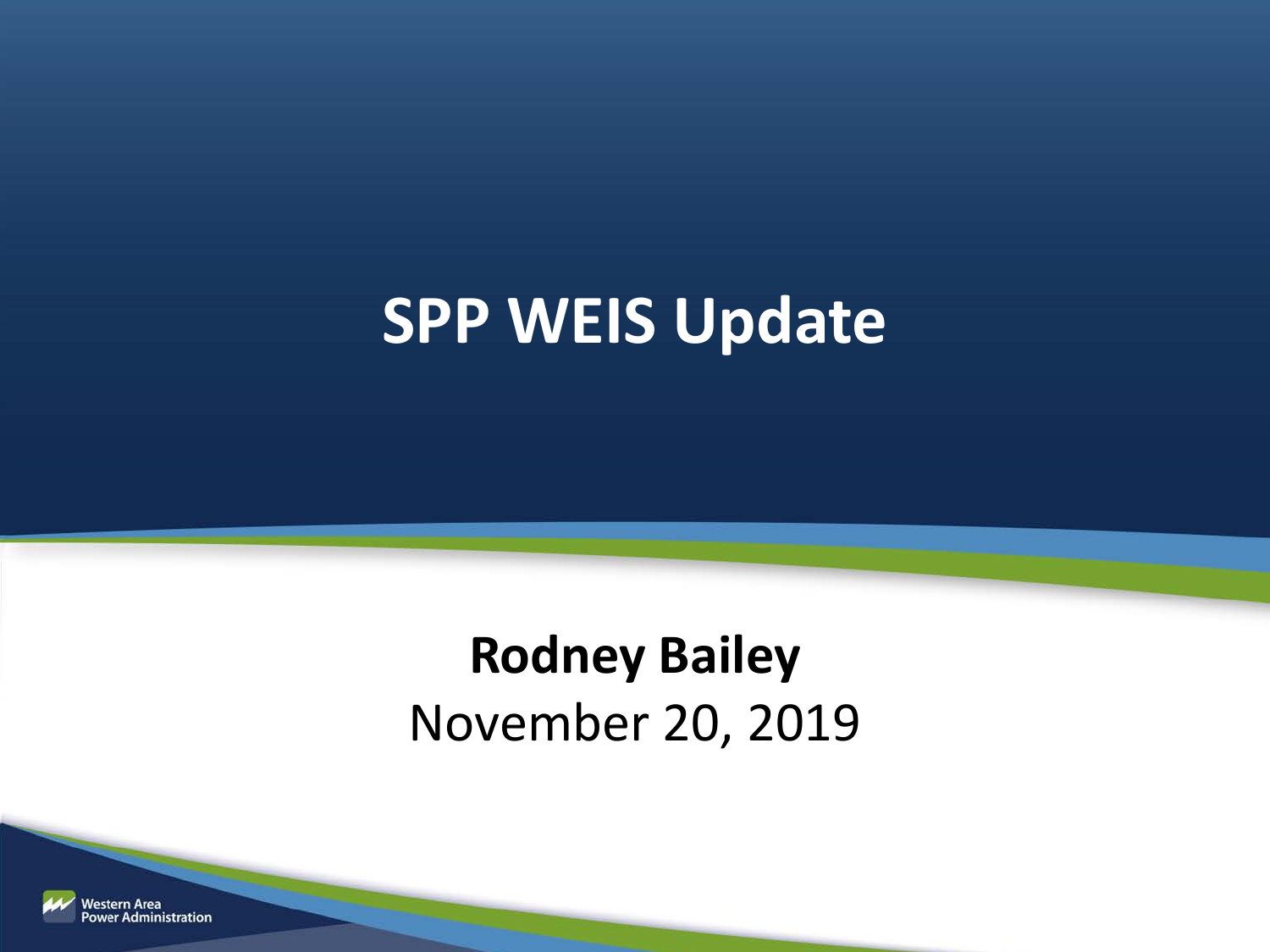#### **Roadmap 2024 and Critical Pathways**



estern Area **Administration**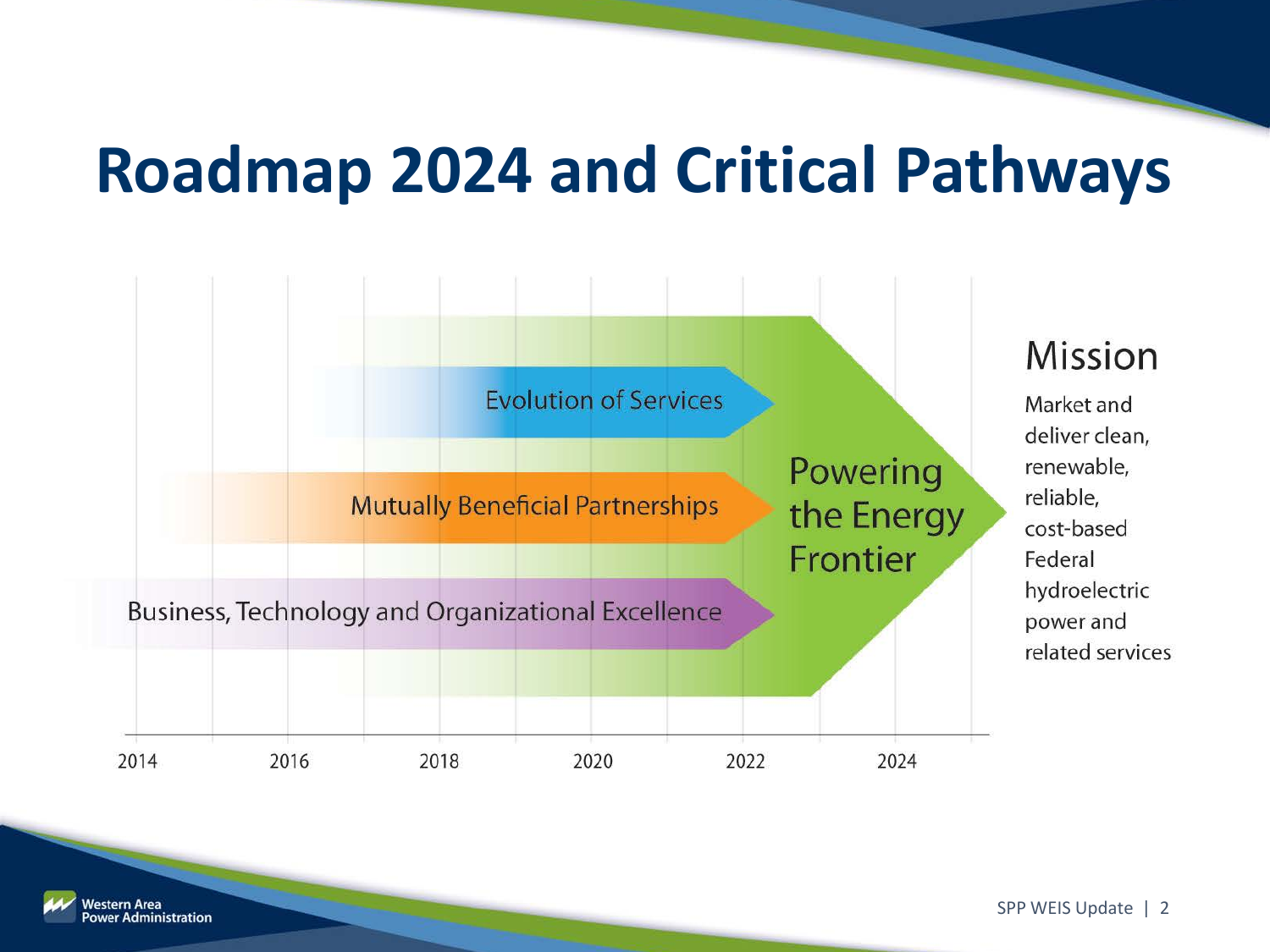# **Strategic Target Area: Mission Critical Customer Services in an Evolving Industry**



tern Area

**dministration** 

In an evolving and transforming electric utility industry, WAPA will continue to evaluate, enhance and improve the services it provides to preference power and transmission customers.

**Outcome**: The value of WAPA's cost-based power, transmission and related services is enhanced in a transforming industry.

**Prepare for Markets**: Position WAPA for regional energy market participation by effectively managing industry changes surrounding WAPA's footprint while ensuring system reliability and alignment with WAPA's cost-effectiveness principles.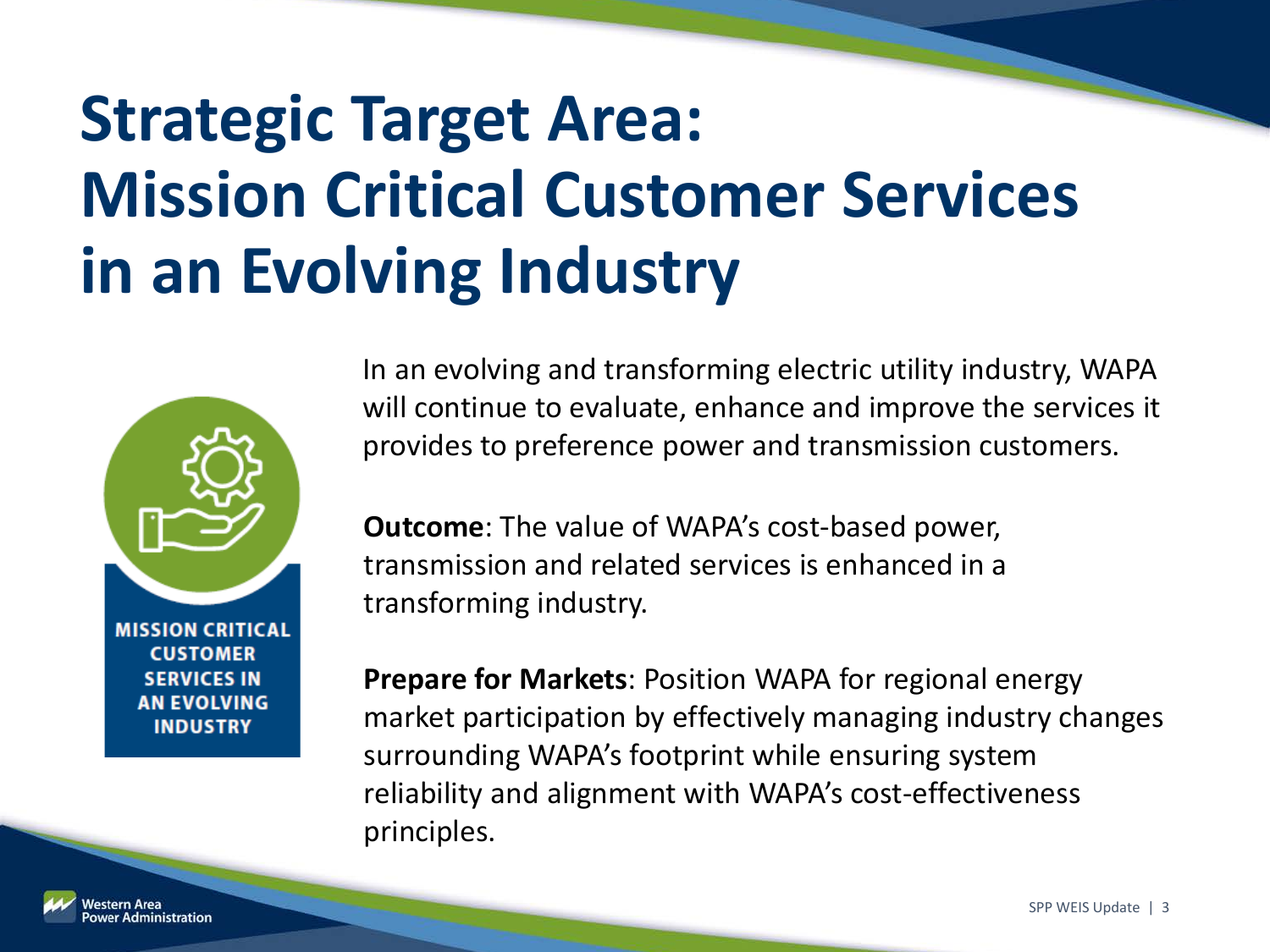## **Major Milestones – FY 2020**

Evolution of Services

Mutually Beneficial Partnerships

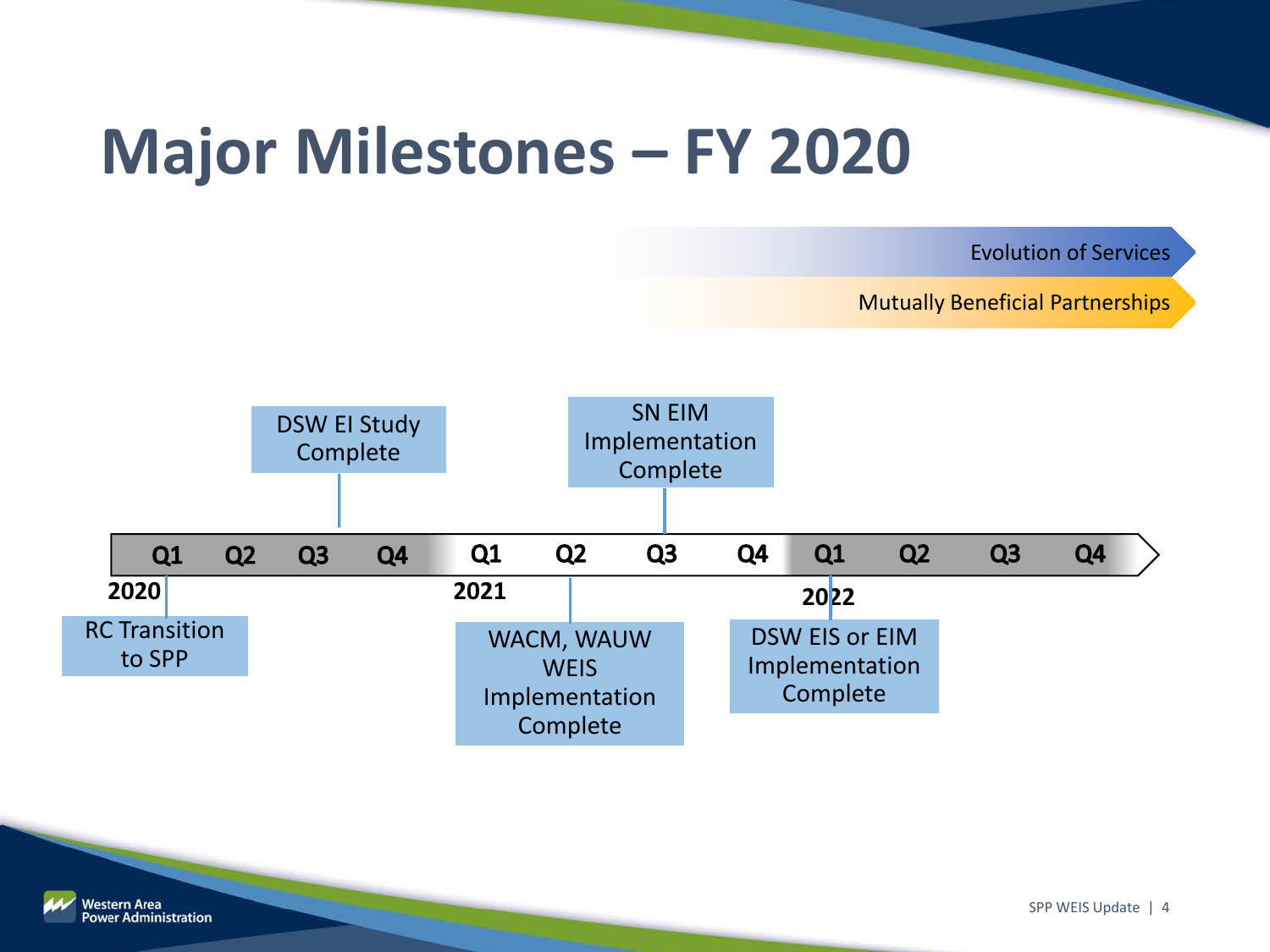## **Drivers for SPP's WEIS decision**

- BA resource limitations
- Risk of diminishing bilateral trading partners in favor of a robust market solution
- Changing generation industry
- Addresses energy imbalance requirements with a broader scope of available resources through a stakeholderinvolved governance structure that allows collaboration with customers
- Maintains reliability for the BAs
- Options for potential future Day-2 or fully integrated market in the Western Interconnection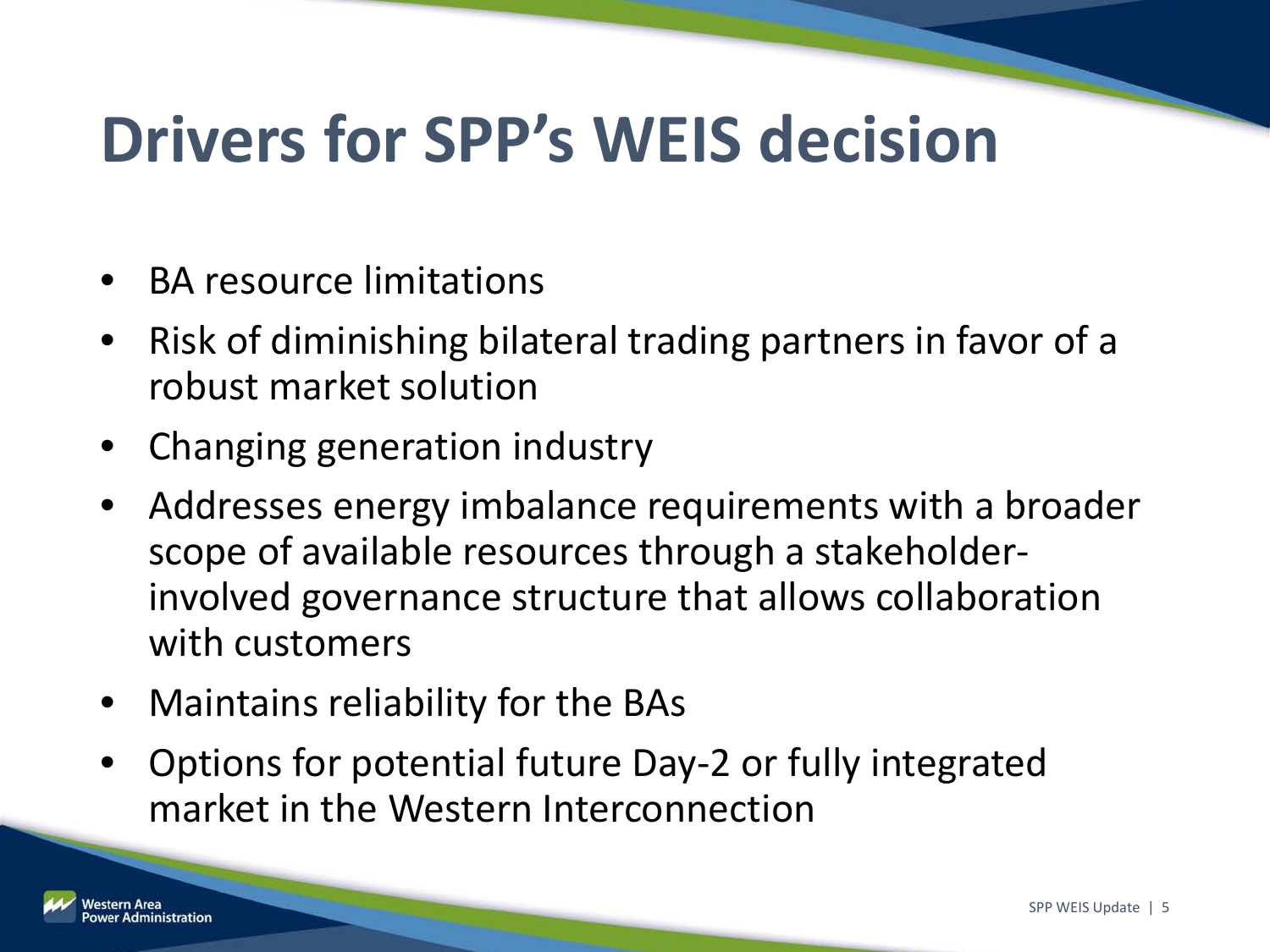# **Cost & benefits for customers outside WACM BA**

- **LAP:** SPP WEIS costs would be incurred by the majority of the LAP customers in BA.
- **CRSP:** Majority of SPP WEIS costs have been shifted to another WEIS participant within WACM.
- Follows cost-causation principles and results in a substantial discount to start-up and on-going administrative costs for CRSP's participation.
- Indirect benefits include system reliability and balancing for the WAPA generation and transmission assets used to deliver external FES schedules.
- Benefits of market participation from WEIS or more economically efficient energy imbalance transactions would benefit all customers through FES rate.

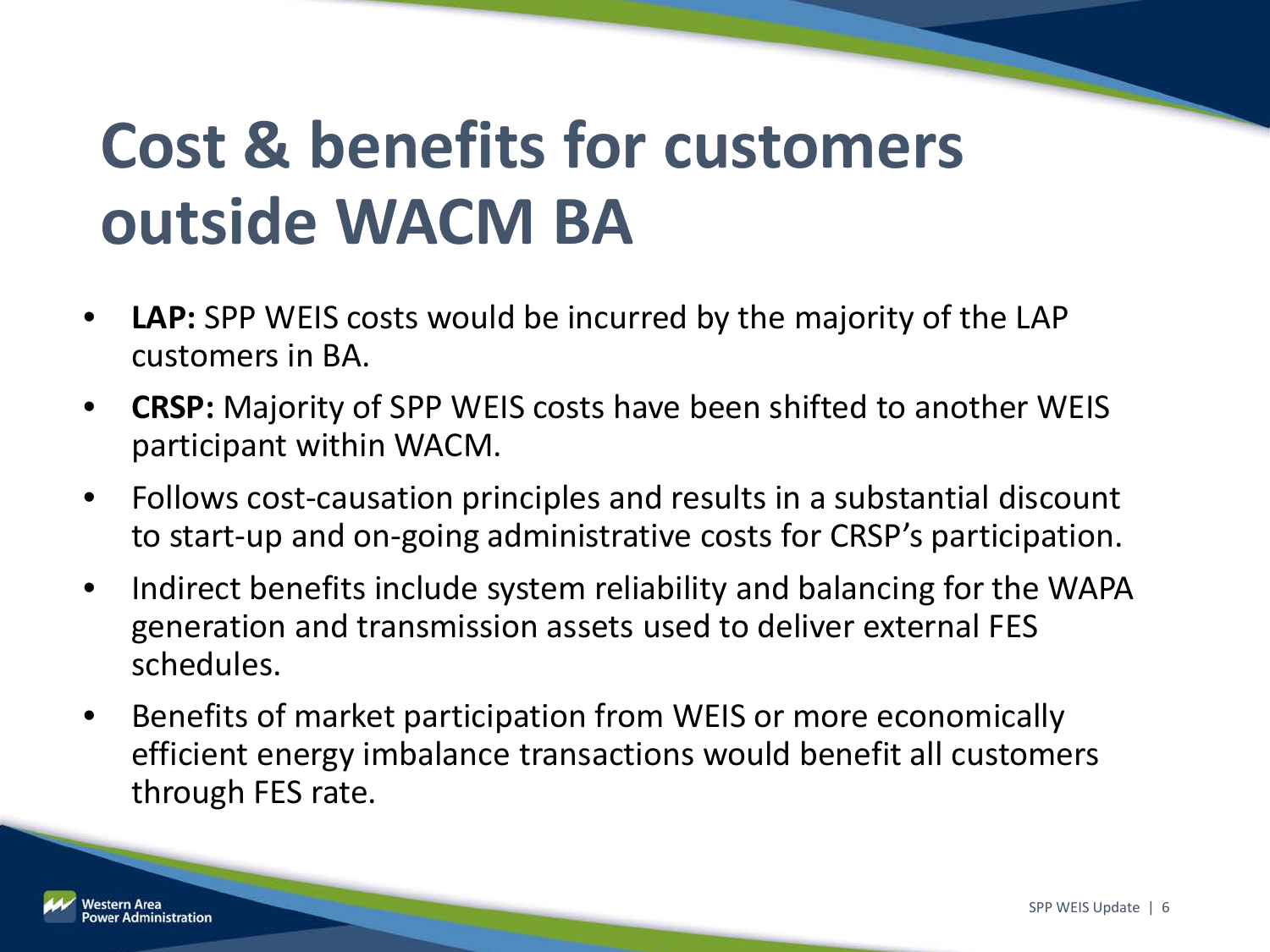### **WEIS Updates**

- Current Status (2020 Q1)
	- Completing SPP WEMC Charter
	- Completing SPP Tariff Review
	- Developing WAPA Project Plan
	- Working on Asset Registration
	- Had a BA Customer Meeting October 29th
- Target Major Milestones Completed 8/1/2020
- Go-Live 2/1/2021